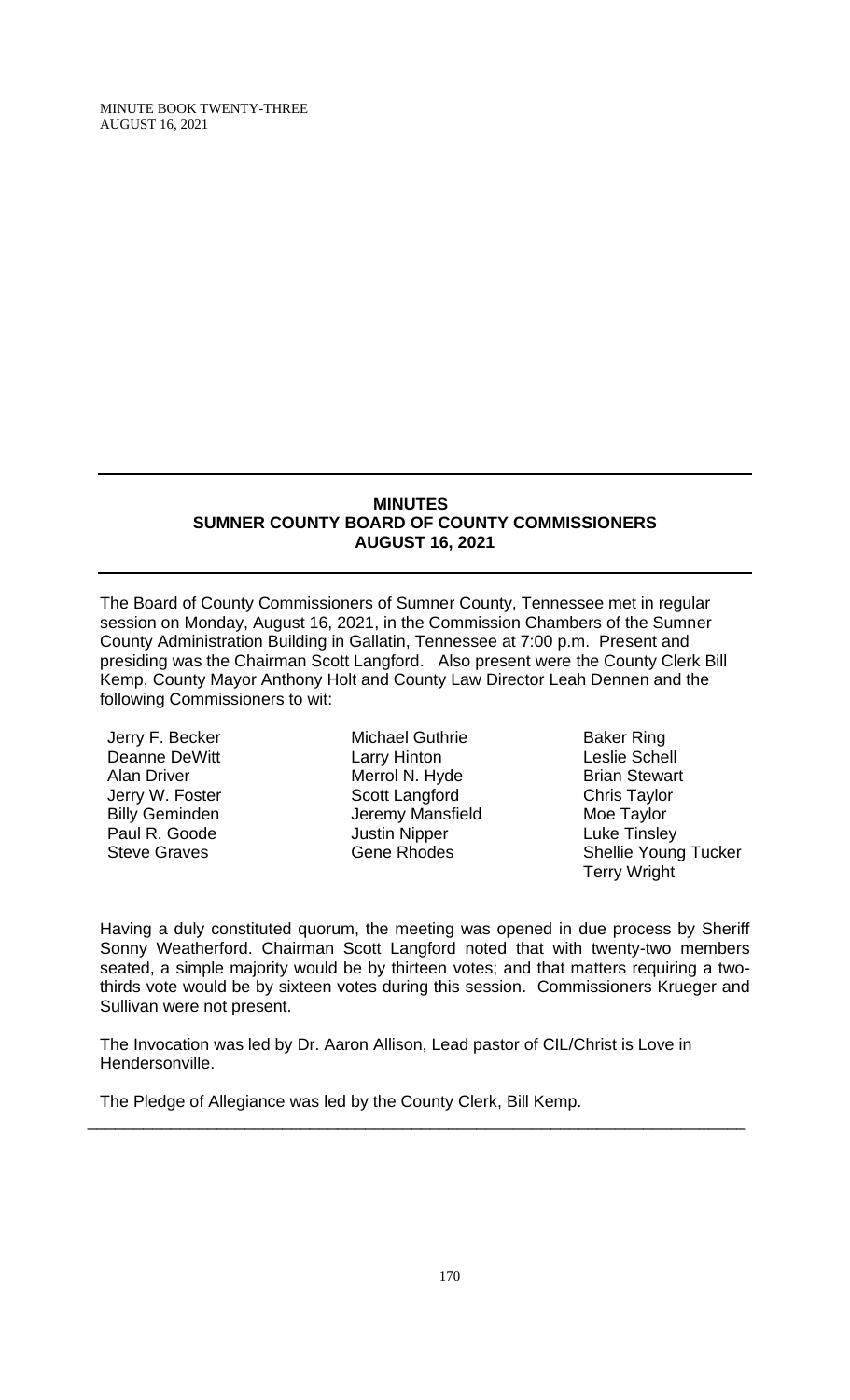### **APPROVAL OF AGENDA**

Chairman Langford recognized Commissioner Goode who moved, seconded by Commissioner Schell, to add the election of the Commission Chairman and Chairman Pro Tem as item 9c under Report of the Chair.

Commissioner Foster moved, seconded by Commissioner Ring, to adopt the agenda with the additions. The Commission approved the agenda as amended by unanimous voice vote of the body.

### **APPROVAL OF MINUTES**

\_\_\_\_\_\_\_\_\_\_\_\_\_\_\_\_\_\_\_\_\_\_\_\_\_\_\_\_\_\_\_\_\_\_\_\_\_\_\_\_\_\_\_\_\_\_\_\_\_\_\_\_\_\_\_\_\_\_\_\_\_\_\_\_\_\_\_\_\_\_

The minutes for the meeting of this body held on July 19, 2021 and recorded in the office of the Clerk, Bill Kemp, were approved unanimously by voice vote after Commissioner Tucker made the motion, seconded by Commissioner Graves.

# **REPORT OF THE CHAIR**

Chairman Langford recognized Commissioner Mansfield who requested to remove Resolutions 2108-08 and 2108-16 from the Consent Agenda. Without objection, Chairman Langford moved both resolutions to the Budget Committee report.

Chairman Langford noted that the Veterans Service Officer's report was provided for information only.

Chairman Langford recognized Commissioner Ring who introduced the following Certificate of Recognition:

# **A RESOLUTION HONORING THE AMERICAN LEGION GALLATIN POST 17 BASEBALL TEAM**

**WHEREAS,** the American Legion Gallatin Post 17 baseball team led by Coaches Mark Wilson, Brett Thaler, Mike Neal, and Chase Terry, have completed their regular season of play with a remarkable record of twenty-seven wins and five losses; and

**WHEREAS**, the American Legion Gallatin Post 17 Baseball team played with pride and spirit and through their diligent efforts have brought honor to themselves, American Legion Gallatin Post 17, and Sumner County by their outstanding performances; and

**WHEREAS,** the American Legion Gallatin Post 17 baseball team's outstanding 2021 season had many highlights including defeating Portland five to one; and the state title marks the first for the seventeen and under team and the ninth state championship team in the American Legion Post's history; and

**WHEREAS**, W.A. Douglas, Cade Martin, Jacob Smith, Eli Siltman, Thomas Harrison, Mitch Victor, Jake Thompson, Austin Neal, Landon Ward, Brandon Ratte, Luke Cook, Ethan Floyd, Jordan McDonald, and Carter Whitefield played with pride and dignity and through their diligent efforts have demonstrated the benefits of hard work and dedication; and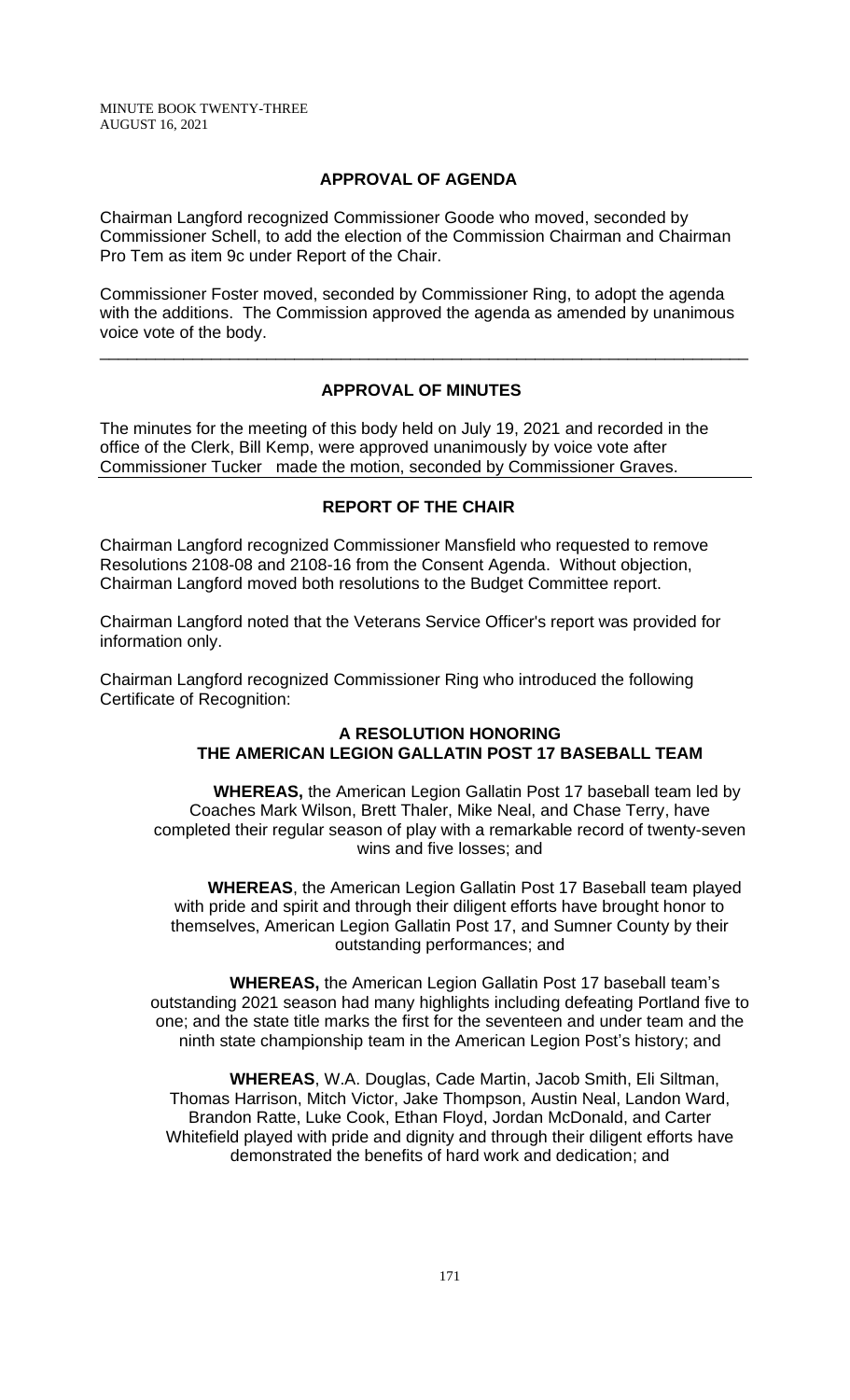**WHEREAS**, the dedicated staff of the American Legion Gallatin Post 17, Greg Johnson, Gary Wallin, Charles Jackson, and Jerry Bell, supported the team during their season and championship run.

**NOW THEREFORE, BE IT RESOLVED** by the Sumner County Board of County Commissioners meeting in regular session on this the 16<sup>th</sup> day of August 2021, that this body does hereby congratulate and commend the American Legion Gallatin Post 17 Baseball team for their outstanding season; and

**BE IT FURTHER RESOLVED** that this resolution shall be spread on the minutes of this body and the Clerk is to furnish a copy of this resolution to the American Legion Gallatin Post 17 Baseball team.

Upon motion of Commissioner Ring, seconded by Commissioner Stewart, the Commission voted unanimously by voice vote to approve the resolution honoring the American Legion Gallatin Post 17 Baseball Team.

\_\_\_\_\_\_\_\_\_\_\_\_\_\_\_\_\_\_\_\_\_\_\_\_\_\_\_\_\_\_\_\_\_\_\_\_\_\_\_\_\_\_\_\_\_\_\_\_\_\_\_\_\_\_\_\_\_\_\_\_\_\_\_\_\_\_\_\_\_\_\_\_\_\_\_\_\_\_

# **CONSENT AGENDA**

\_\_\_\_\_\_\_\_\_\_\_\_\_\_\_\_\_\_\_\_\_\_\_\_\_\_\_\_\_\_\_\_\_\_\_\_\_\_\_\_\_\_\_\_\_\_\_\_\_\_\_\_\_\_\_\_\_\_\_\_\_\_\_\_\_\_\_\_\_\_

Chairman Langford introduced the following items on the Consent Agenda:

### **2108-06 A RESOLUTION DECLARING A 2008 CHEVROLET IMPALA FROM ASSESSOR OF PROPERTY OFFICE AS SURPLUS PROPERTY AND AUTHORIZING DISPOSAL OR SALE OF SAME PURSUANT TO EXISTING POLICIES AND PROCEDURES**

**BE IT RESOLVED** by the Sumner County Board of County Commissioners meeting in regular session on this the 16<sup>th</sup> day of August 2021, that this body hereby declares a 2008 Chevrolet Impala from Assessor of Property Office as surplus, as shown on the attachment; and

**BE IT FURTHER RESOLVED** that the disposal or sale of the same is authorized pursuant to existing policies and procedures.

\_\_\_\_\_\_\_\_\_\_\_\_\_\_\_\_\_\_\_\_\_\_\_\_\_\_\_\_\_\_\_\_\_\_\_\_\_\_\_\_\_\_\_\_\_\_\_\_\_\_\_\_\_\_\_\_\_\_\_\_\_\_\_\_\_\_\_\_\_\_\_\_\_\_\_\_\_\_\_\_\_\_\_\_\_\_

# **2108-07 A RESOLUTION APPROVING THE THREE-STAR ECONOMIC DEVELOPMENT EDUCATION GRANT IN THE AMOUNT OF \$50,000.00**

**BE IT RESOLVED** by the Sumner County Board of County Commissioners meeting in regular session on this the 16<sup>th</sup> day of August 2021, that this body hereby approves the Three-Star Economic Development Education Grant in the amount of \$50,000.00, as shown on the attachment herewith.

\_\_\_\_\_\_\_\_\_\_\_\_\_\_\_\_\_\_\_\_\_\_\_\_\_\_\_\_\_\_\_\_\_\_\_\_\_\_\_\_\_\_\_\_\_\_\_\_\_\_\_\_\_\_\_\_\_\_\_\_\_\_\_\_\_\_\_\_\_\_\_\_\_\_\_\_\_\_\_\_\_\_\_\_\_\_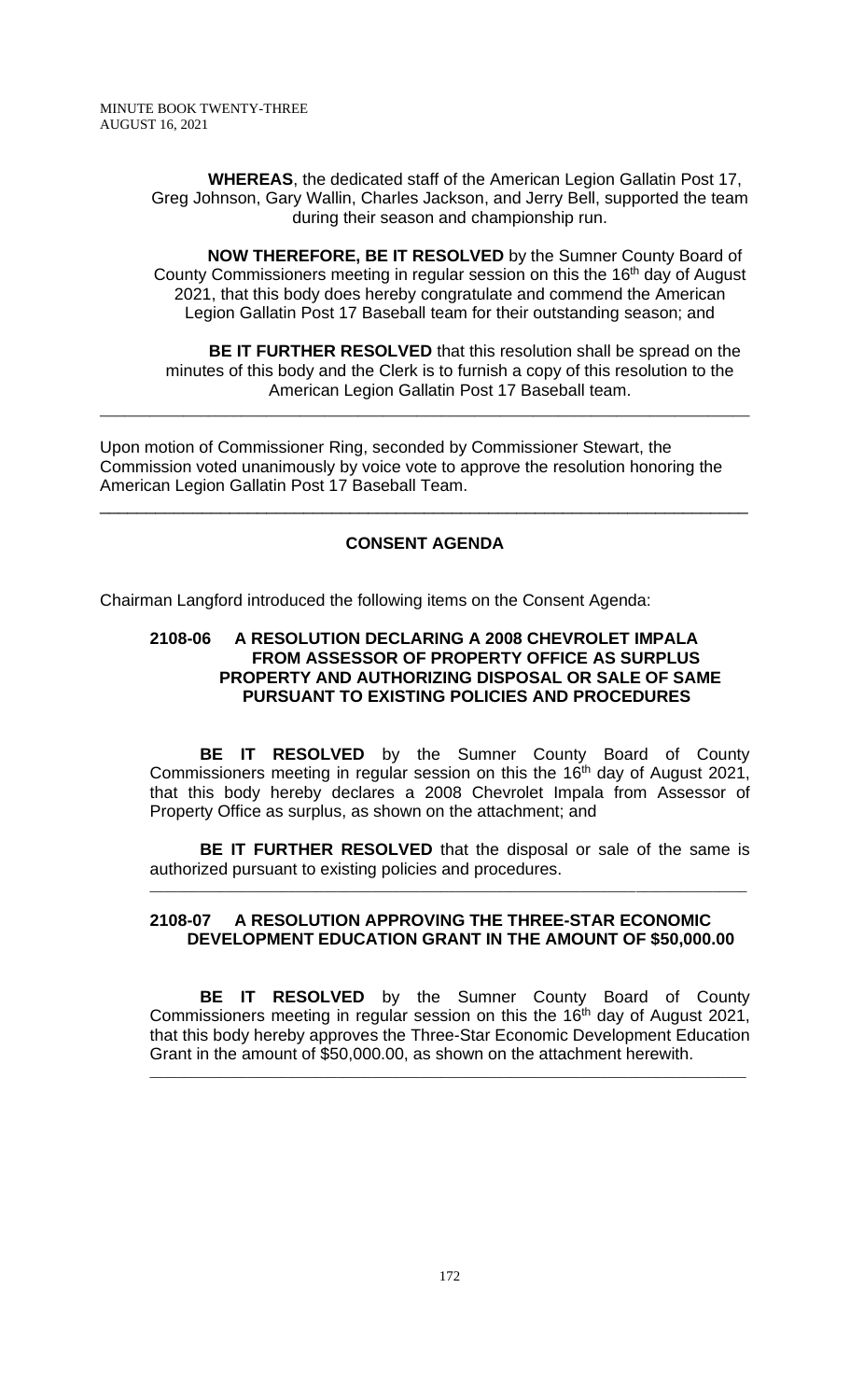### **2108-09 A RESOLUTION APPROPRIATING \$50,141.00 FROM THE GENERAL FUND UNASSIGNED FUND BALANCE FOR BUILDING AND CONTENTS INSURANCE OVER BUDGETED AMOUNT FOR RISK MANAGEMENT**

**BE IT RESOLVED** by the Sumner County Board of County Commissioners meeting in regular session on this the 16<sup>th</sup> day of August 2021, that this body hereby appropriates \$50,141.00 from the general fund unassigned fund balance for building and contents insurance over budgeted amount for Risk Management, as shown on the attachment herewith.

\_\_\_\_\_\_\_\_\_\_\_\_\_\_\_\_\_\_\_\_\_\_\_\_\_\_\_\_\_\_\_\_\_\_\_\_\_\_\_\_\_\_\_\_\_\_\_\_\_\_\_\_\_\_\_\_\_\_\_\_\_\_\_\_\_\_\_\_\_\_\_\_\_\_\_\_\_\_\_\_\_\_\_\_\_\_

### **2108-10 A RESOLUTION APPROPRIATING \$13,982.07 FROM GENERAL FUND UNASSIGNED FUND BALANCE FOR LIABILITY INSURANCE OVER BUDGETED AMOUNT FOR RISK MANAGEMENT**

**BE IT RESOLVED** by the Sumner County Board of County Commissioners meeting in regular session on this the 16<sup>th</sup> day of August 2021, that this body hereby appropriates \$13,982.07 from the General Fund Unassigned Fund Balance for liability insurance over budgeted amount for Risk Management, as shown on the attachment herewith.

### **2108-11 A RESOLUTION APPROPRIATING \$5,896.00 FROM GENERAL FUND UNASSIGNED FUND BALANCE FOR NEW COMMAND POST INSURANCE FOR EMERGENCY MANAGEMENT AGENCY**

\_\_\_\_\_\_\_\_\_\_\_\_\_\_\_\_\_\_\_\_\_\_\_\_\_\_\_\_\_\_\_\_\_\_\_\_\_\_\_\_\_\_\_\_\_\_\_\_\_\_\_\_\_\_\_\_\_\_\_\_\_\_\_\_

**BE IT RESOLVED** that the Sumner County Board of County Commissioners meeting in regular session on this the 16<sup>th</sup> day of August 2021, that this body hereby appropriates \$5,896.00 from general fund unassigned fund balance for new command post insurance for Emergency Management Agency, as shown on the attachment herewith.

\_\_\_\_\_\_\_\_\_\_\_\_\_\_\_\_\_\_\_\_\_\_\_\_\_\_\_\_\_\_\_\_\_\_\_\_\_\_\_\_\_\_\_\_\_\_\_\_\_\_\_\_\_\_\_\_\_\_\_\_\_\_\_\_

### **2108-12 A RESOLUTION APPROPRIATING \$180,000.00 FROM SCHOOL RESOURCE OFFICER ASSIGNMENT FOR SCHOOL RESOURCE OFFICER VEHICLES, EQUIPMENT, UNIFORMS, AND TRAINING EXPENSES FOR THE SUMNER COUNTY SHERIFF'S OFFICE**

**BE IT RESOLVED** by the Sumner County Board of County Commissioners meeting in regular session on this the 16<sup>th</sup> day of August 2021, that this body hereby appropriates \$180,000.00 from School Resource Officer assignment for School Resource Officer vehicles, equipment, uniforms, and training expenses for the Sumner County Sheriff's Office, as shown on the attachment herewith.

\_\_\_\_\_\_\_\_\_\_\_\_\_\_\_\_\_\_\_\_\_\_\_\_\_\_\_\_\_\_\_\_\_\_\_\_\_\_\_\_\_\_\_\_\_\_\_\_\_\_\_\_\_\_\_\_\_\_\_\_\_\_\_\_

### **2108-13 A RESOLUTION APPROPRIATING \$62,000.00 FROM LOCAL CAPITAL FUNDS FOR JAIL COVID ABATEMENT FOR THE SUMNER COUNTY SHERIFF'S OFFICE**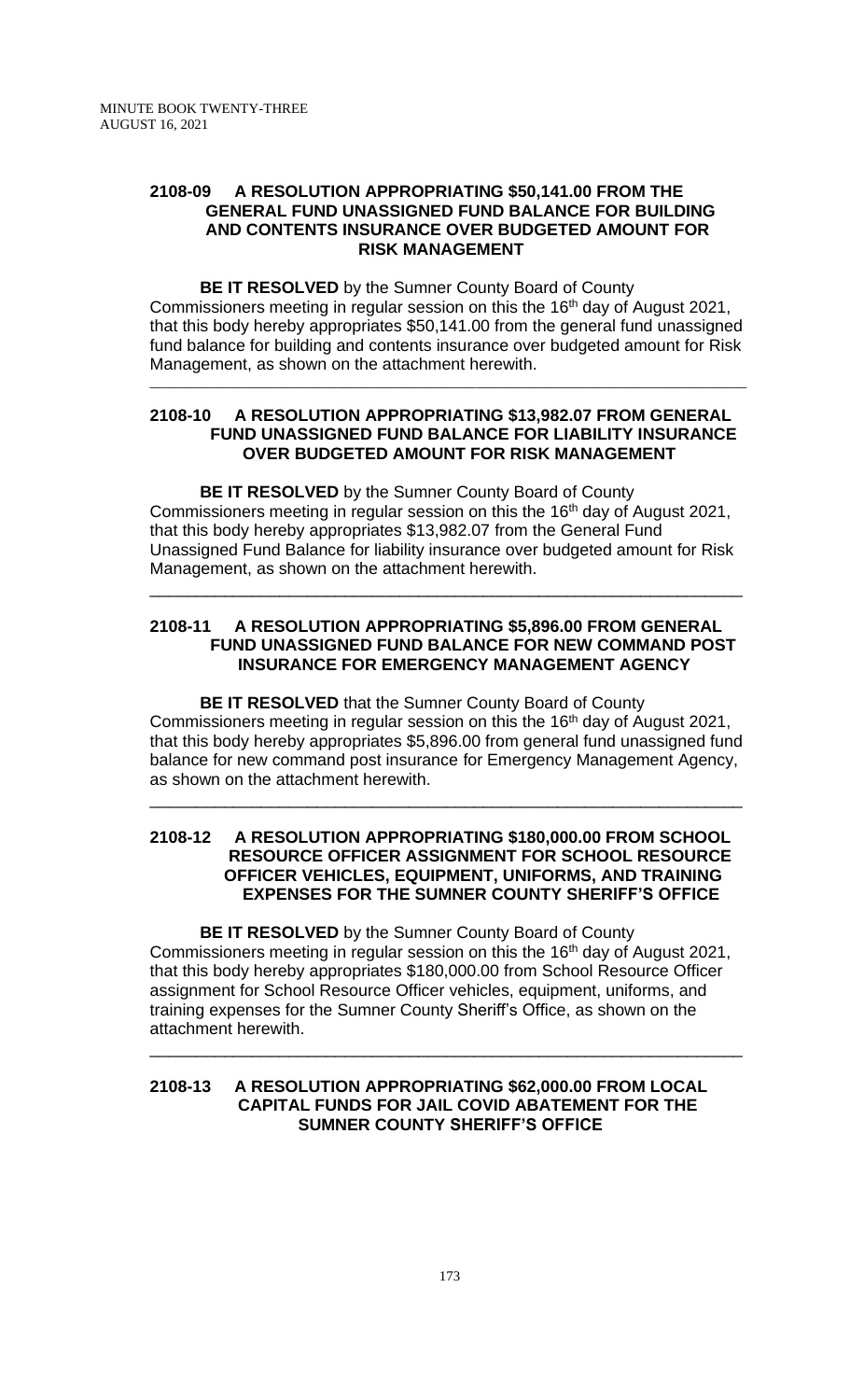**BE IT RESOLVED** by the Sumner County Board of County Commissioners meeting in regular session on this the 16<sup>th</sup> day of August 2021, that this body hereby appropriates \$62,000.00 from local capital funds for Jail COVID Abatement for the Sumner County Sheriff's Office, as shown on the attachment herewith.

\_\_\_\_\_\_\_\_\_\_\_\_\_\_\_\_\_\_\_\_\_\_\_\_\_\_\_\_\_\_\_\_\_\_\_\_\_\_\_\_\_\_\_\_\_\_\_\_\_\_\_\_\_\_\_\_\_\_\_\_\_\_\_\_

### **2108-14 A RESOLUTION APPROPRIATING \$2,500.00 FROM TOP GRANT FOR MOBILE HOTSPOTS AND DIGITAL ART CLASSES FOR THE HENDERSONVILLE PUBLIC LIBRARY**

**BE IT RESOLVED** by the Sumner County Board of County Commissioners meeting in regular session on this the 16<sup>th</sup> day of August 2021, that this body hereby appropriates \$2,500.00 from TOP Grant for mobile hotspots and digital art classes for the Hendersonville Public Library, as shown on the attachment herewith.

### **2108-15 A RESOLUTION APPROPRIATING \$2,999.19 FROM TOP GRANT FOR MOBILE HOTSPOTS AND TECHNOLOGY TRAINERS FOR THE MILLERSVILLE PUBLIC LIBRARY**

\_\_\_\_\_\_\_\_\_\_\_\_\_\_\_\_\_\_\_\_\_\_\_\_\_\_\_\_\_\_\_\_\_\_\_\_\_\_\_\_\_\_\_\_\_\_\_\_\_\_\_\_\_\_\_\_\_\_\_\_\_\_\_\_

**BE IT RESOLVED** by the Sumner County Board of County Commissioners meeting in regular session on this the 16<sup>th</sup> day of August 2021, that this body hereby appropriates \$2,999.19 from TOP Grant for mobile hotspots and technology

trainers for the Millersville Public Library, as shown on the attachment herewith. \_\_\_\_\_\_\_\_\_\_\_\_\_\_\_\_\_\_\_\_\_\_\_\_\_\_\_\_\_\_\_\_\_\_\_\_\_\_\_\_\_\_\_\_\_\_\_\_\_\_\_\_\_\_\_\_\_\_\_\_\_\_\_\_

# **2108-17 A RESOLUTION TO CARRYOVER FISCAL YEAR 2021 AOC GRANT FOR JUVENILE SERVICES TO FISCAL YEAR 2022**

**BE IT RESOLVED** by the Sumner County Board of County Commissioners meeting in regular session on this the 16<sup>th</sup> day of August 2021, that this body hereby adjusts to carryover fiscal year 2021 AOC Grant for Juvenile Services to fiscal year 2022, as shown on the attachment herewith.

\_\_\_\_\_\_\_\_\_\_\_\_\_\_\_\_\_\_\_\_\_\_\_\_\_\_\_\_\_\_\_\_\_\_\_\_\_\_\_\_\_\_\_\_\_\_\_\_\_\_\_\_\_\_\_\_\_\_\_\_\_\_\_\_

# **2108-18 A RESOLUTION ACCEPTING THE USE OF COUNTY VEHICLE(S) POLICY**

**BE IT RESOLVED** by the Sumner County Board of County Commissioners meeting in regular session on this the 16<sup>th</sup> day of August 2021, that this body does hereby accept the use of county vehicle(s) policy, as shown on the attachment herewith.

\_\_\_\_\_\_\_\_\_\_\_\_\_\_\_\_\_\_\_\_\_\_\_\_\_\_\_\_\_\_\_\_\_\_\_\_\_\_\_\_\_\_\_\_\_\_\_\_\_\_\_\_\_\_\_\_\_\_\_\_\_\_\_\_\_\_\_\_\_\_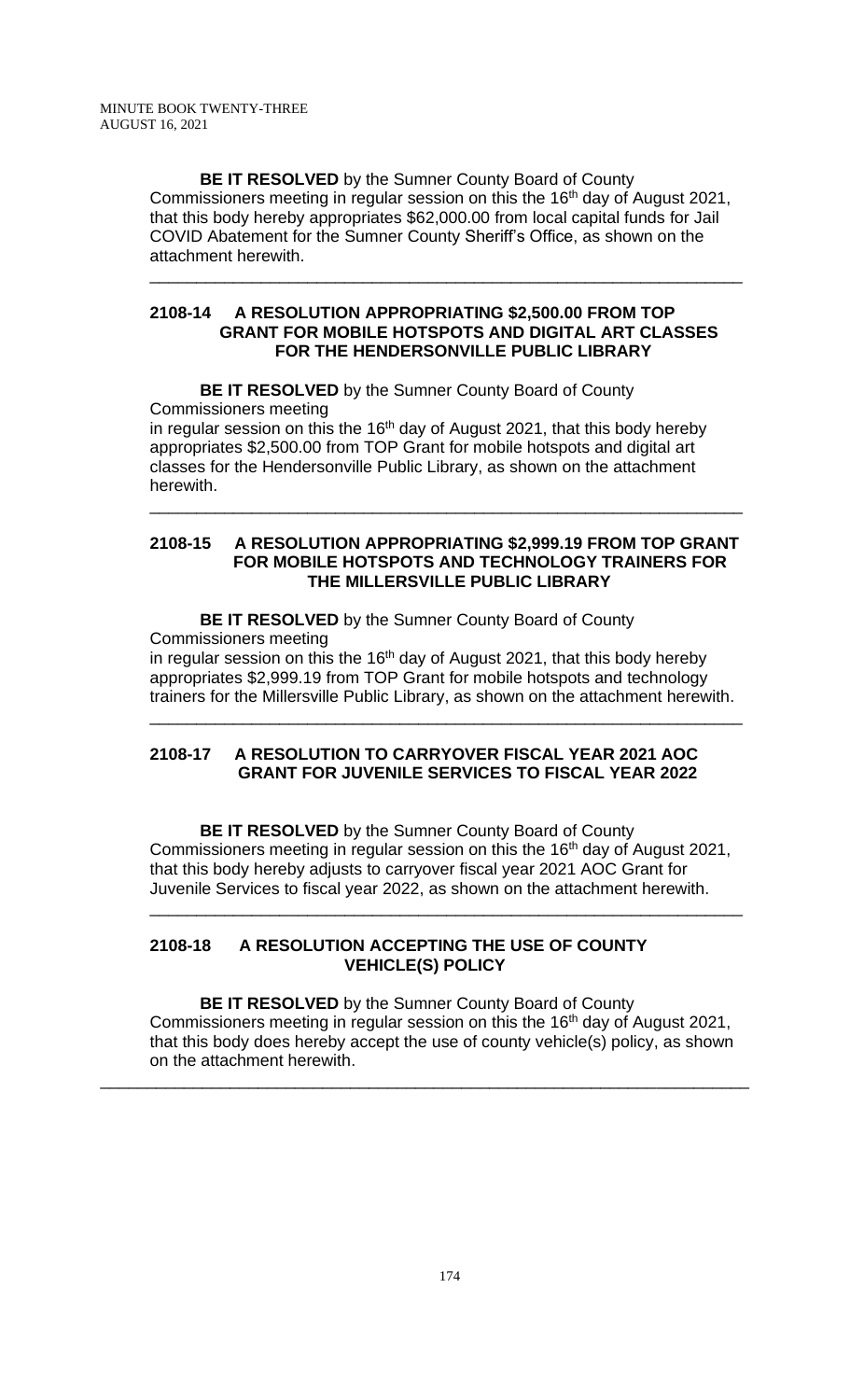### **Tax Refunds**

| Holleman Hydroseeding & Erosion Control LLC. | \$48.00 |
|----------------------------------------------|---------|
| Jayson Promotions Inc.                       | \$8.00  |

Chairman Langford declared the items on the Consent Agenda, as amended, approved (21-1-0) by voice vote of the body upon motion by Commissioner DeWitt, seconded by Commissioner Tinsley. Commissioner Moe Taylor voted against.

\_\_\_\_\_\_\_\_\_\_\_\_\_\_\_\_\_\_\_\_\_\_\_\_\_\_\_\_\_\_\_\_\_\_\_\_\_\_\_\_\_\_\_\_\_\_\_\_\_\_\_\_\_\_\_\_\_\_\_\_\_\_\_\_\_\_\_\_\_\_

\_\_\_\_\_\_\_\_\_\_\_\_\_\_\_\_\_\_\_\_\_\_\_\_\_\_\_\_\_\_\_\_\_\_\_\_\_\_\_\_\_\_\_\_\_\_\_\_\_\_\_\_\_\_\_\_\_\_\_\_\_\_\_\_\_\_\_\_\_\_

# **ELECTION OF CHAIRMAN AND CHAIRMAN PRO TEM**

Chairman Langford recognized Commissioner Goode who nominated Commissioner Langford to serve another term as Commission Chairman, seconded by Commissioner Schell. Commissioner Mansfield nominated Commissioner Moe Taylor for Chairman, seconded by Commissioner Graves. Commissioner Wright nominated Commissioner Becker, Commissioner Becker declined the nomination. Commissioner Hinton moved, seconded by Commissioner Foster, to cease nominations. The motion to cease nominations carried unanimously.

The electronic vote on the election was recorded in the following manner:

| Langford $-$ Green<br><b>Election Chairman</b> | Taylor - Red                                                           | 8/16/2021 7:12:12 PM |
|------------------------------------------------|------------------------------------------------------------------------|----------------------|
| $YES - 17$                                     | $NO -$<br>- 5                                                          | $ABS - 0$            |
|                                                | Voting Results (Yes-Y; No-N; Abstain-A; Not Voting-NV; Not Present-NP) |                      |
| A Driver                                       | <b>B</b> Geminden                                                      | – Y                  |
| $- Y$                                          | – Y                                                                    | B Ring               |
| B Stewart                                      | $- NP$                                                                 | $- Y$                |
| – Y                                            | C Krueger                                                              | C Taylor             |
| Chr. Langford- Y                               | $- Y$<br>D Dewitt                                                      | D Sullivan<br>$- NP$ |
| G Rhodes                                       | – Y                                                                    | $- Y$                |
| $- Y$                                          | J Becker                                                               | J Foster             |
| J Mansfield                                    | $- Y$                                                                  | L Hinton             |
| $- N$                                          | J Nipper                                                               | – Y                  |
| L Schell                                       | L Tinsley                                                              | $- Y$                |
| – Y                                            | $- Y$                                                                  | M Guthrie            |
| $- N$                                          | $- N$                                                                  | P Goode              |
| M Hyde                                         | M Taylor                                                               | – Y                  |
| $- N$                                          | S Tucker                                                               | T Wright             |
| S Graves                                       | – Y                                                                    | – N                  |

Clerk Kemp declared Commissioner Langford elected as Chairman for the 2021-2022 year.

Chairman Langford called for nominations for Chairman Pro Tem. Commissioner Chris Taylor nominated Commissioner Becker, seconded by Commissioner Stewart. Commissioner Moe Taylor moved, seconded by Commissioner Mansfield, to cease nominations. The motion to cease nominations carried unanimously. The Commission voted unanimously by voice vote to elect Commissioner Becker as Chairman Pro Tem.

Chairman Langford declared the election of Commissioner Becker as Chairman Pro Tem for the 2021-2022 year.

\_\_\_\_\_\_\_\_\_\_\_\_\_\_\_\_\_\_\_\_\_\_\_\_\_\_\_\_\_\_\_\_\_\_\_\_\_\_\_\_\_\_\_\_\_\_\_\_\_\_\_\_\_\_\_\_\_\_\_\_\_\_\_\_\_\_\_\_\_\_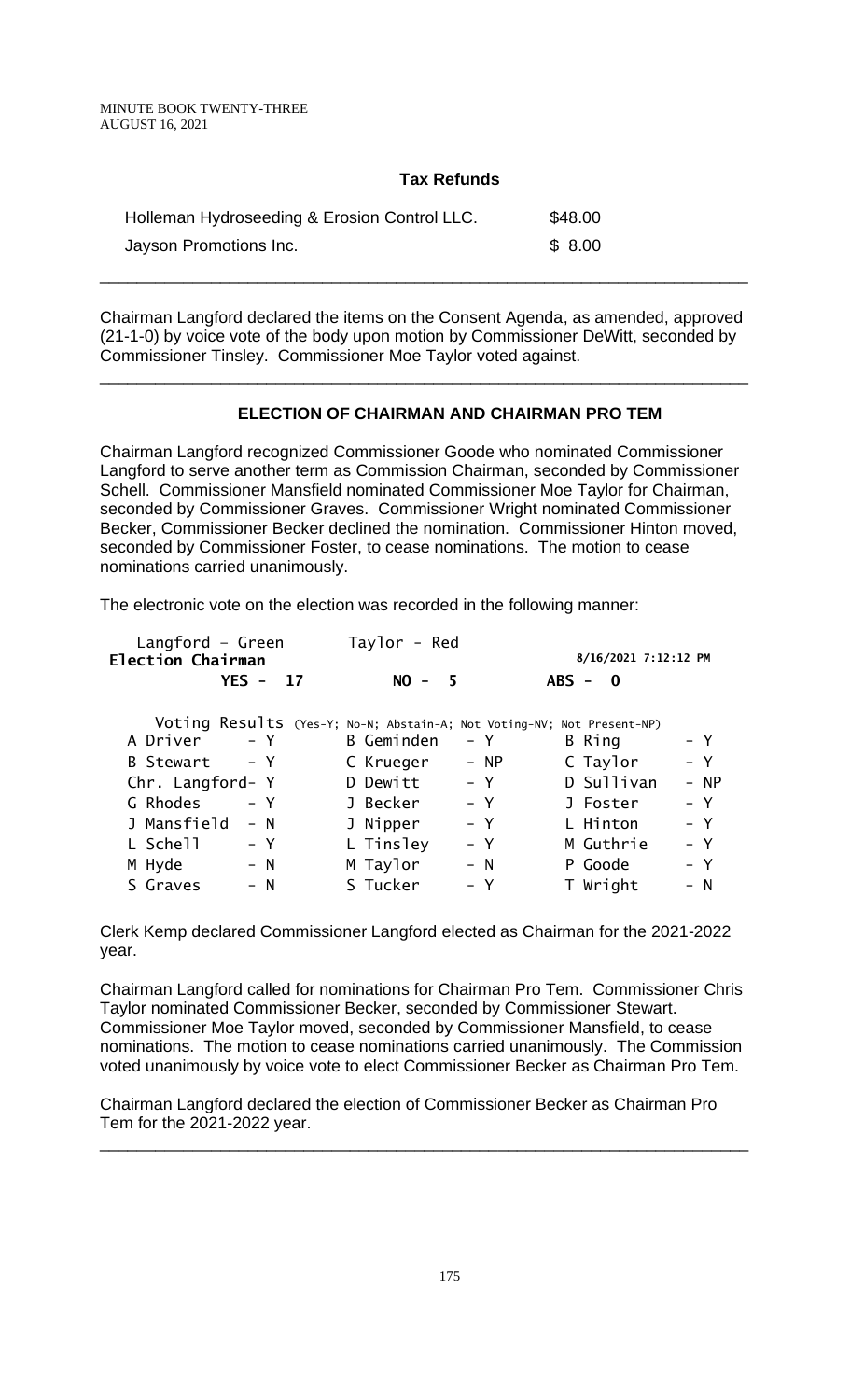### **REPORT FROM COUNTY OFFICIALS**

County Officials filed the following reports: County Investments, County General Fund, County Debt Service Fund, County Highway Fund, County Capital Outlay Fund, School General Purpose Fund, School Federal Projects Fund, School Food Service Fund, Employee Health Insurance Trust Fund, Employee Dental Insurance Trust Fund, Casualty Insurance Trust Fund, County Trustee Funds, Special Reports: County Dental Insurance Claim Payments, County Health Insurance Claim Payments, County Property Tax Collections, County EMS Billing/Collections/Balances, County Sales Tax Collections, County Wheel Tax Collections, County Tax Rates/Property Values and County School Loan Program Rates. Approval of the filing of these records does not certify to the accuracy of the documents.

Chairman Langford introduced the following resolution:

# **2009-NOT A RESOLUTION TO APPROVE AND ACCEPT APPLICATIONS FOR NOTARIES PUBLIC POSITIONS AND PERSONAL SURETY GUARANTORS**

 **WHEREAS,** according to the law of the State of Tennessee, an individual must apply for the office of notary public in the county of residence, or of their principal place of business; and

 **WHEREAS**, state statute requires personal sureties making bonds for Notaries publics to be approved by the Sumner County Commission; and

 **WHEREAS,** said applicant must be approved by the County Commission assembled; and

 **WHEREAS,** Bill Kemp, Sumner County Clerk, has certified according to the records of his office that the persons named on the attached listing labeled "SUMNER COUNTY NOTARY PUBLIC APPLICATIONS and SURETY GUARANTORS" have duly applied for the positions so sought; and

### **BE IT FURTHER RESOLVED THAT THIS TAKE EFFECT FROM AND AFTER PASSAGE. –––––––––––––––––––––––––––––––––––––––––––––––––––––––––**

# **NOTARIES PUBLIC TO BE ELECTED**

EDWARD ALLEN LISA MCCREARY AMELIA A ANDREWS MALCOLM MONTGOMERY FREDA A ATCHLEY SHARON F MULLER<br>WESLEY A BOWLING STACEY NASH WESLEY A BOWLING WESLEY ALLEN BRANSFORD KAYLA NOLAN REBEKAH BROCKMAN ROBERT NORRIS DOREEN BROWN ANGELA D OESER JENNIFER C BRYANT CONNIE J OLDHAM SHARON BURTON CONOR PAYNE ASHLEY CAMPBELL PATRICIA POTTS EFFIE L CATES KEVIN M POTTS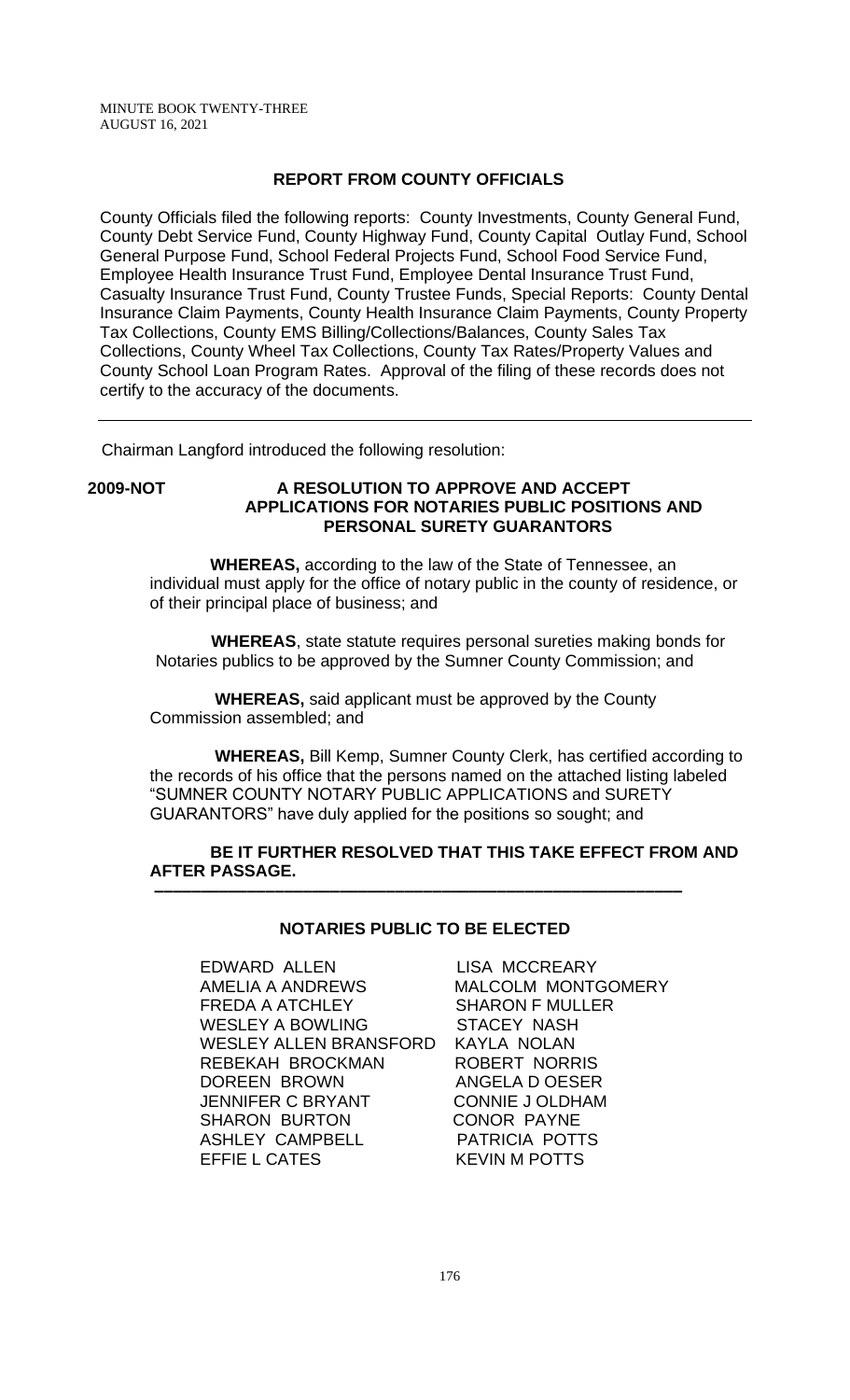> KAREN CECIL JUNE F RAINEY RACHEL CHRISTIE GINA CLAIBOURNE KIM ROBERTS TORI L COLDIRON SANDI SAGASER KAREN L COLDIRON C N SAWYERS SYDNEY COOK JOYCE C SAYLOR WILLIE THOMAS COPPINGER LISA P SMET PEGGY CORVIN SHEENA SMITH<br>LORI L CRAIGHEAD SONYA SPENCE SONYA SPENCER-HANDY GINGER A DICKEY KIMBERLY R STARNES STEPHANIE DORRIS REBECCA S STOTTLEMYER ROY DOTSON EDIE SUTHERLAND STACIE L FISK DEVON J SUTHERLAND BRAD GENTRY HARRY A TARPLEY III KRISTA S HAMMONDS HARRY A TARPLEY JR ANNETTE HAW CRISTINA TEMPLET HENRY M HOLLEMAN RAMONA G THACKXTON BETH E HOLTZ<br>DEBORA HUNTER TEVEN TRAUGHBER TEVEN TRAUGHBER JUANITA JETT ANDRE VALENTIN PATRICIA A KEEN MEGAN VANATTA JOHN KUS LAURYN VIGIL VANESSA S LEMLEY NEWTON G WELCH III KAREN B LOGUE ASAHI A WILLIAMS CHRISTIE B MALONE MARYBETH WILLIAMS AMY MARTIN DEBBIE WOODALL KAREN DENISE MARTIN

Upon motion of Commissioner Ring, seconded by Commissioner Graves, voting was recorded in the following manner:

| <b>Res-2108-NOT</b> |                                                                        | 8/16/2021 7:13:40 PM    |
|---------------------|------------------------------------------------------------------------|-------------------------|
| $YES - 22$          | $NO -$<br>$\mathbf{0}$                                                 | $ABS -$<br>$\mathbf{0}$ |
|                     | Voting Results (Yes-Y; No-N; Abstain-A; Not Voting-NV; Not Present-NP) |                         |
| $- Y$               | B Geminden                                                             | B Ring                  |
| A Driver            | – Y                                                                    | – Y                     |
| B Stewart           | $- NP$                                                                 | – Y                     |
| – Y                 | C Krueger                                                              | C Taylor                |
| Chr. Langford- Y    | – Y<br>D Dewitt                                                        | D Sullivan<br>$- NP$    |
| G Rhodes            | $- Y$                                                                  | $- Y$                   |
| – Y                 | J Becker                                                               | J Foster                |
| J Mansfield         | J Nipper                                                               | L Hinton                |
| $- Y$               | $- Y$                                                                  | $- Y$                   |
| L Schell            | L Tinsley                                                              | $- Y$                   |
| – Y                 | $- Y$                                                                  | M Guthrie               |
| M Hyde              | M Taylor                                                               | – Y                     |
| – Y                 | $- Y$                                                                  | P Goode                 |
| S Graves            | S Tucker                                                               | T Wright                |
| – Y                 | – Y                                                                    | – Y                     |
|                     |                                                                        |                         |

Chairman Langford declared the election of Notaries Public by the body. \_\_\_\_\_\_\_\_\_\_\_\_\_\_\_\_\_\_\_\_\_\_\_\_\_\_\_\_\_\_\_\_\_\_\_\_\_\_\_\_\_\_\_\_\_\_\_\_\_\_\_\_\_\_\_\_\_\_\_\_\_\_\_\_\_\_\_\_\_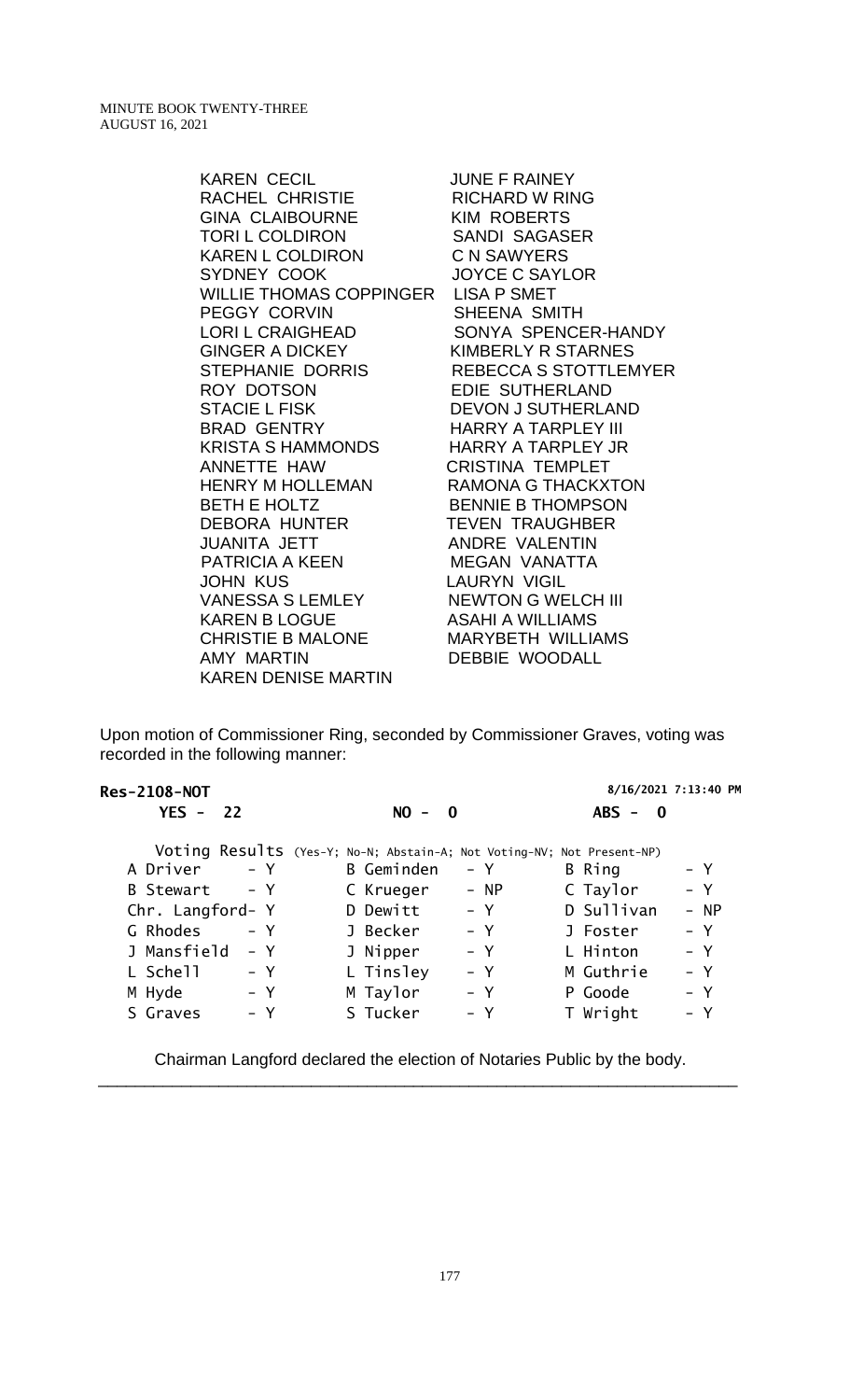### **COMMITTEE ON COMMITTEES**

Chairman Langford recognized Commissioner Goode who without objection, changed the order of the appointments as listed on the agenda while the slate of Standing Committee appointments were handed out.

Commissioner Goode announced the following appointment to the Library Board and moved for approval, seconded by Commissioner DeWitt.

• Dennis Cary

Chairman Langford recognized Commissioner Hinton who stated that this is the first time a full time county employee has been appointed to the board and stated he would vote against. Commissioner Moe Taylor said he did not support the increase in the number of members on the Library Board and would not support this appointment.

The electronic vote was recorded in the following manner:

| Library Board Cary        |                                                                        | 8/16/2021 7:15:38 PM        |
|---------------------------|------------------------------------------------------------------------|-----------------------------|
| $YES -$<br>15             | $NO -$<br>$\overline{z}$                                               | $ABS - 0$                   |
|                           | Voting Results (Yes-Y; No-N; Abstain-A; Not Voting-NV; Not Present-NP) |                             |
| A Driver<br>$- N$         | B Geminden                                                             | – Y<br>$- Y$<br>B Ring      |
| $- Y$<br><b>B</b> Stewart | C Krueger                                                              | C Taylor<br>$- Y$<br>$- NP$ |
| Chr. Langford- Y          | D Dewitt                                                               | D Sullivan<br>– Y<br>- NP   |
| G Rhodes<br>– Y           | J Becker                                                               | $- Y$<br>– Y<br>J Foster    |
| J Mansfield<br>$- N$      | J Nipper                                                               | L Hinton<br>– Y<br>$- N$    |
| L Schell<br>– Y           | L Tinsley                                                              | M Guthrie<br>$- Y$<br>– Y   |
| M Hyde<br>$- N$           | M Taylor                                                               | $- N$<br>P Goode<br>– Y     |
| S Graves<br>$- N$         | S Tucker                                                               | T Wright<br>– Y<br>$- N$    |

Chairman Langford declared the appointment of Dennis Cary to the Library Board approved by the body.

Commissioner Goode stated the Music City Executive Airport Authority Committee is full, no appointment needed.

Commissioner Goode presented the proposed 2021-2022 Committee assignments recommended by Committee on Committees. He moved for approval; Commissioner Stewart seconded the motion.

| <b>GENERAL OPERATIONS (7)</b> | <b>EMERGENCY (7)</b> |
|-------------------------------|----------------------|
| Schell                        | <b>Driver</b>        |
| Hinton                        | Guthrie              |
| <b>Tucker</b>                 | Hyde                 |
| Rhodes                        | <b>Tinsley</b>       |
| Krueger                       | Wright               |
| Ring                          | Krueger              |
| Moe Taylor                    | Foster               |
|                               |                      |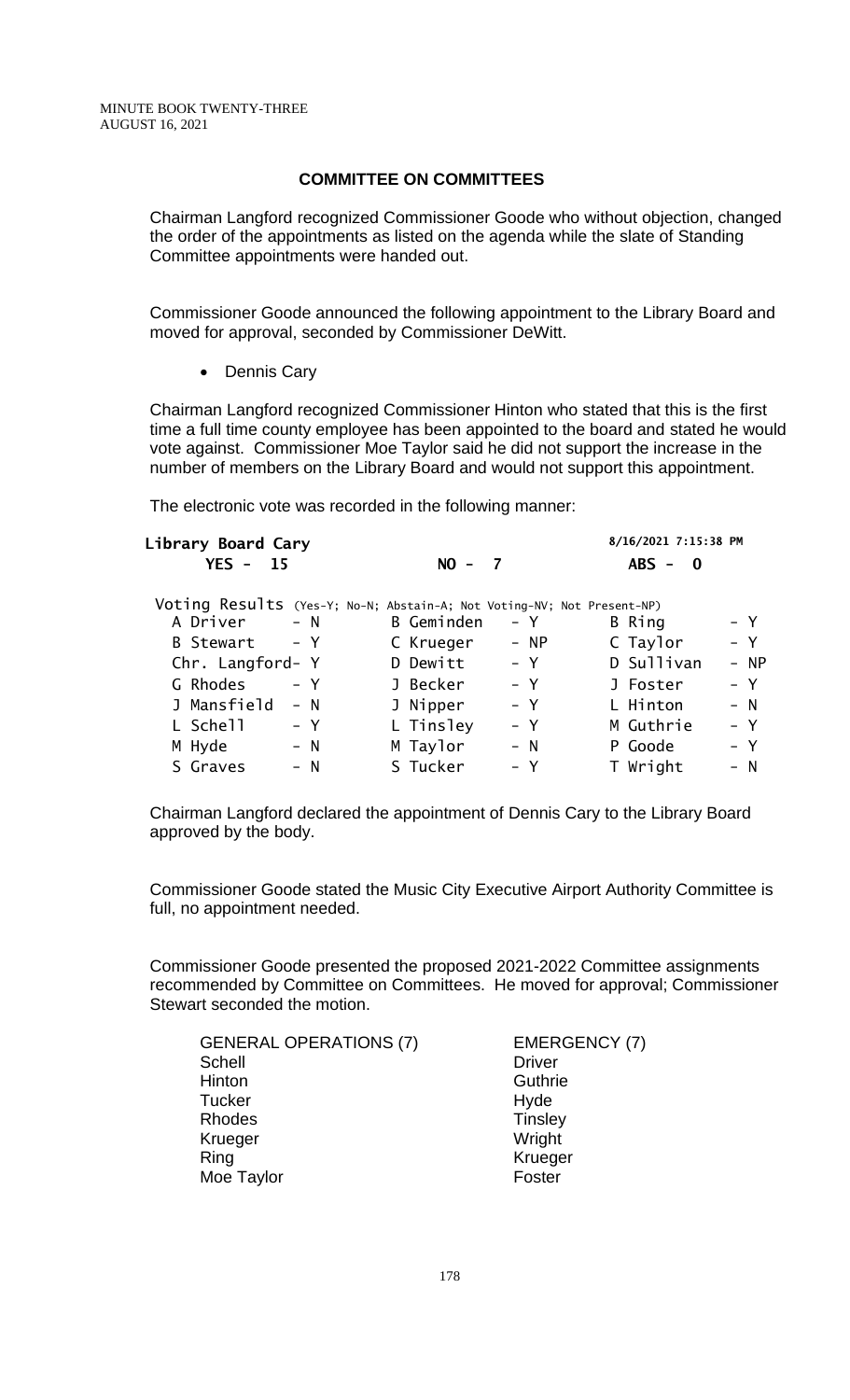> BUDGET (7) Chris Taylor Goode Nipper DeWitt Geminden Foster **Stewart** EDUCATION (7) **Stewart** Sullivan Ring Goode Driver Geminden **Guthrie** FINANCIAL MANGEMENT (4) Becker Langford Nipper

Mansfield

HIGHWAY (5) Graves Mansfield Wright Hinton Rhodes COMMITTEE ON COMMITTEES (5) Goode **Tucker** Becker **DeWitt Schell** BEER BOAR (5) Becker DeWitt **Schell** Goode **Tucker** 

Chairman Langford declared the 2021-2022 committee slate approved by unanimous voice vote of the body.

\_\_\_\_\_\_\_\_\_\_\_\_\_\_\_\_\_\_\_\_\_\_\_\_\_\_\_\_\_\_\_\_\_\_\_\_\_\_\_\_\_\_\_\_\_\_\_\_\_\_\_\_\_\_\_\_\_\_\_\_\_\_\_\_\_\_\_\_\_\_

# **RECOGNITION OF THE PUBLIC**

Chairman Langford apologized for missing Mr. Baggert's request and opened the floor to allow the public to speak concerning any matter on the agenda.

Chairman Langford recognized Kevin Baggert, 424 AB Wade Road, Portland spoke against Resolution 2108-08.

### **EDUCATION COMMITTEE**

**\_\_\_\_\_\_\_\_\_\_\_\_\_\_\_\_\_\_\_\_\_\_\_\_\_\_\_\_\_\_\_\_\_\_\_\_\_\_\_\_\_\_\_\_\_\_\_\_\_\_\_\_\_\_\_\_\_\_\_\_\_\_\_\_\_\_\_\_\_\_**

There was no report from the Highway Commission.

#### **HIGHWAY COMMISSION**

**\_\_\_\_\_\_\_\_\_\_\_\_\_\_\_\_\_\_\_\_\_\_\_\_\_\_\_\_\_\_\_\_\_\_\_\_\_\_\_\_\_\_\_\_\_\_\_\_\_\_\_\_\_\_\_\_\_\_\_\_\_\_\_\_\_\_\_\_\_\_**

There was no report from the Education Committee. **\_\_\_\_\_\_\_\_\_\_\_\_\_\_\_\_\_\_\_\_\_\_\_\_\_\_\_\_\_\_\_\_\_\_\_\_\_\_\_\_\_\_\_\_\_\_\_\_\_\_\_\_\_\_\_\_\_\_\_\_\_\_\_\_\_\_\_\_\_\_**

# **GENERAL OPERATIONS COMMITTEE**

There was no report from the General Operations Committee. **\_\_\_\_\_\_\_\_\_\_\_\_\_\_\_\_\_\_\_\_\_\_\_\_\_\_\_\_\_\_\_\_\_\_\_\_\_\_\_\_\_\_\_\_\_\_\_\_\_\_\_\_\_\_\_\_\_\_\_\_\_\_\_\_\_\_\_\_\_\_**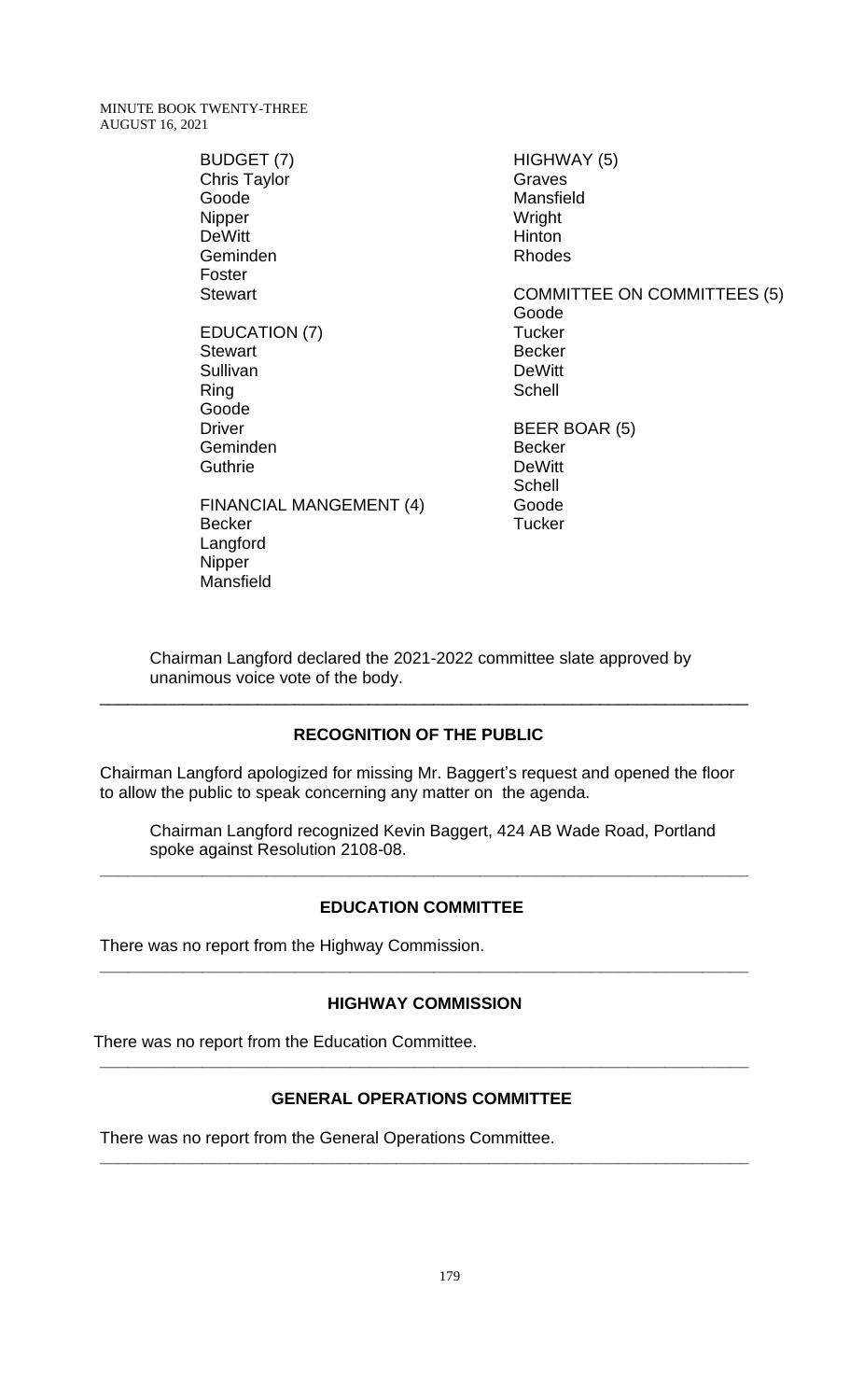# **EMERGENCY SERVICES COMMITTEE**

There was no report from the Emergency Services Committee.

# **FINANCIAL MANAGEMENT COMMITTEE**

**\_\_\_\_\_\_\_\_\_\_\_\_\_\_\_\_\_\_\_\_\_\_\_\_\_\_\_\_\_\_\_\_\_\_\_\_\_\_\_\_\_\_\_\_\_\_\_\_\_\_\_\_\_\_\_\_\_\_\_\_\_\_\_\_\_\_\_\_\_\_**

There was no report from the Financial Management Committee.

# **LEGISLATIVE COMMITTEE**

Commissioner Ring introduced the following resolution and moved for approval; Commissioner Wright seconded the motion.

### **2108-01 A RESOLUTION DESIGNATING A SECTION OF HIGHWAY 109 AS "GOLD STAR FAMILY HIGHWAY" AND ASKING THE STATE TO ENDORSE THE SAME**

**WHEREAS,** many citizens have given their lives for our great county; and

**WHEREAS,** to honor these brave soldiers, our nation remembers them as Gold Star Service Members and their families as Gold Star Families; and

**WHEREAS,** it is fitting that we honor these families for their sacrifice by naming a road in their honor.

**THEREFORE, BE IT RESOLVED** by the Sumner County Board of County Commissioners meeting in regular session on this the 16<sup>th</sup> day of August 2021, that this body does hereby ask the state of Tennessee to endorse and honor our local Gold Star Families by designating a section of State Highway 109 as "Gold Star Family Highway".

Commissioner Ring said the State will determine which section is designated.

Chairman Langford declared resolution 2108-01 approved unanimously by voice vote of the body.

Commissioner Ring informed the Commission that census numbers would not be available at the first Redistricting Committee meeting.

# **BUDGET COMMITTEE**

**\_\_\_\_\_\_\_\_\_\_\_\_\_\_\_\_\_\_\_\_\_\_\_\_\_\_\_\_\_\_\_\_\_\_\_\_\_\_\_\_\_\_\_\_\_\_\_\_\_\_\_\_\_\_\_\_\_\_\_\_\_\_\_\_\_\_\_\_\_**

Commissioner Chris Taylor introduced the following resolution and moved for approval; Commissioner Foster seconded the motion.

### **2108-02 A RESOLUTION DOCKETING APPROVAL LETTER FROM THE TENNESSEE COMPTROLLER OF THE TREASURY FOR THE FISCAL YEAR 2022 BUDGET**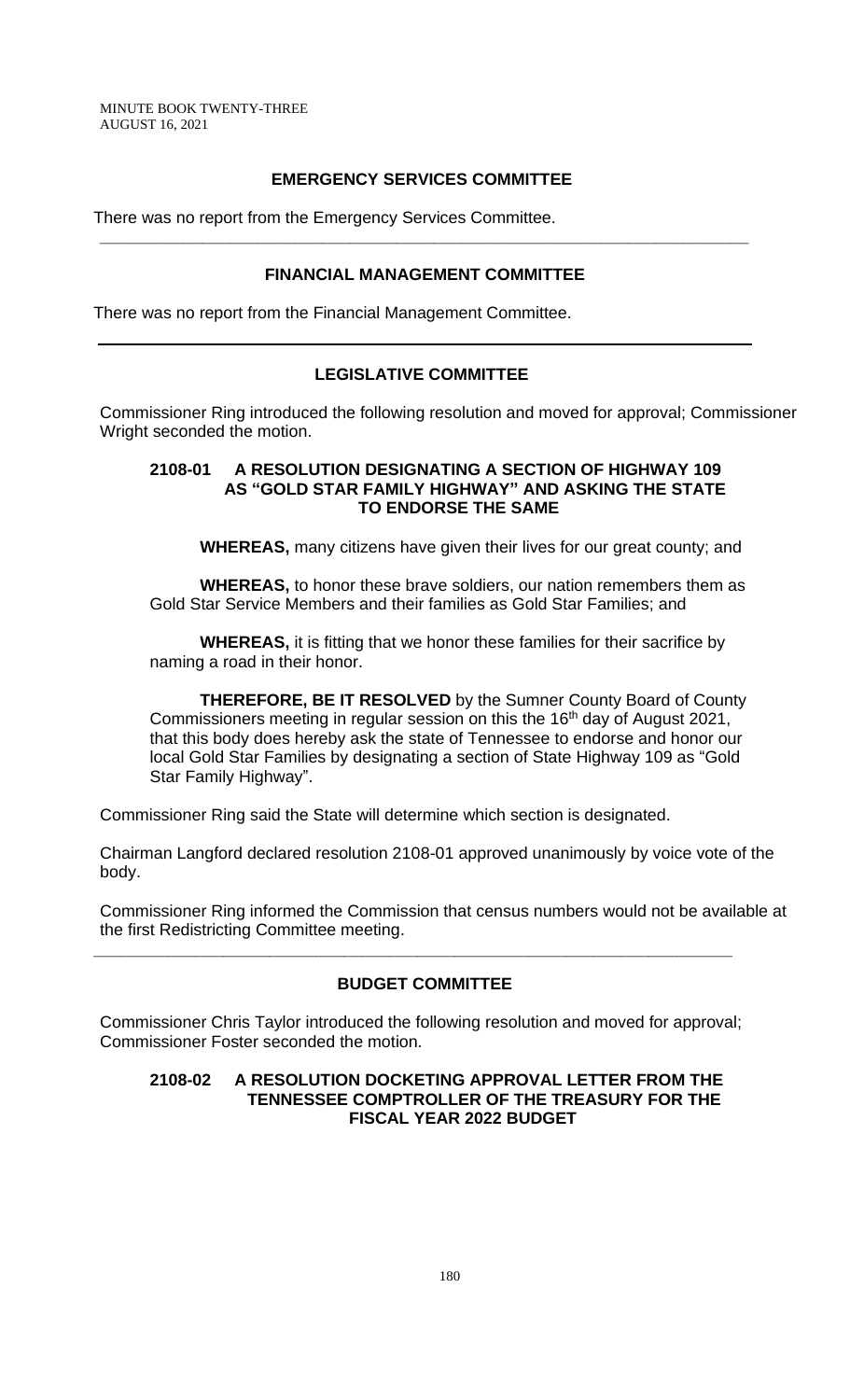# **BE IT RESOLVED** by the Sumner County Board of County

Commissioners meeting in regular session on this the 16<sup>th</sup> day of August 2021, that this body does hereby docket in its records the approval letter from the Tennessee Comptroller of the Treasury for the fiscal year 2022 budget, as shown on the attachment herewith.

Chairman Langford declared resolution 2108-02 approved unanimously by voice vote of the body.

Commissioner Chris Taylor introduced the following resolution and moved for approval; Commissioner Foster seconded the motion.

### **2108-03 A RESOLUTION APPROVING THE TECHNOLOGY INFRASTRUCTURE BID FOR LIBERTY CREEK ELEMENTARY AND LIBERTY CREEK HIGH SCHOOL**

**BE IT RESOLVED** by the Sumner County Board of County Commissioners meeting in regular session on this the 16th day of August 2021, that this body does hereby approve the technology infrastructure bid for Liberty Creek Elementary and Liberty Creek High School, as shown on the attachment herewith.

Chairman Langford declared resolution 2108-03 approved (20-2-0) by voice vote of the body. Commissioners Moe Taylor and Mansfield voted against.

Commissioner Chris Taylor introduced the following resolution and moved for approval; Commissioner Schell seconded the motion.

### **2108-04 A RESOLUTION APPROPRIATING UP TO \$5 MILLION OF THE AMERICAN RECOVERY FUNDS FOR BROADBAND SERVICES**

**BE IT RESOLVED** by the Sumner County Board of County Commissioners meeting in regular session on this the 16<sup>th</sup> day of August 2021, that this body hereby appropriates up to \$5 million of the American Recovery Funds for Broadband Services, as shown on the attachment herewith.

Chairman Langford declared resolution 2108-04 approved unanimously by voice vote of the body.

Commissioner Chris Taylor introduced the following resolution:

### **2108-05 A RESOLUTION ENTERING INTO AN AGREEMENT WITH THE CITIES OF HENDERSONVILLE AND GALLATIN TO ASSIST WITH FUNDING NEEDS FOR THE RESOURCE AUTHORITY OF SUMNER COUNTY**

 **WHEREAS**, Hendersonville, Gallatin and the County, are all part of the entity created by the 1979 Private Acts of Tennessee, known as the Resource Authority of Sumner County ("Resource Authority"); and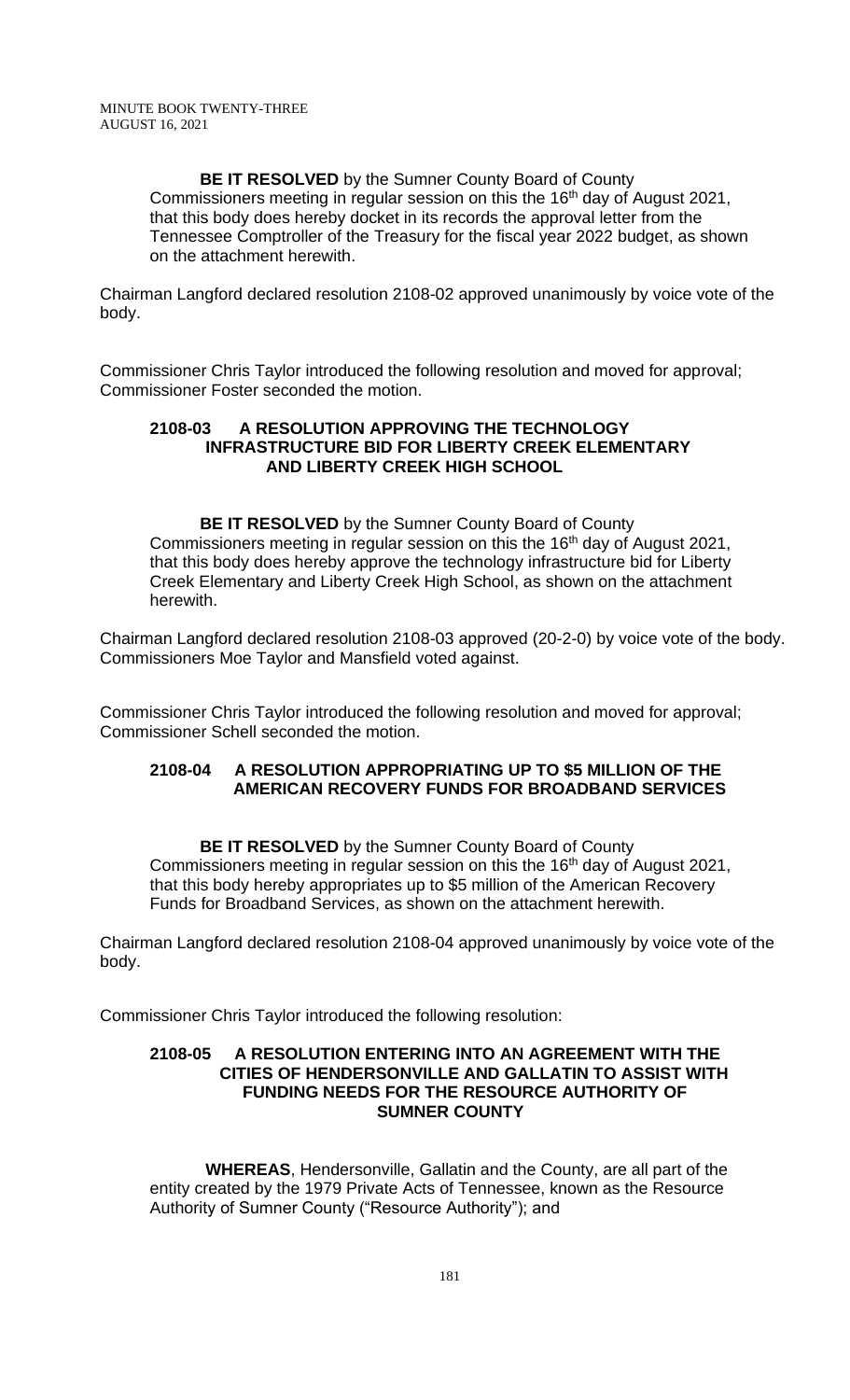**WHEREAS,** the Private Act provides that in the event that capital or operational funds are needed each year in excess of revenues generated and available by the Resource Authority, fund needs shall be paid by the named entities pursuant to the split set forth in the Private Act; and

 **WHEREAS,** as our County sees substantial growth, bringing with it more citizens, and therefore more waste, ways to handle the waste must be addressed and funds are needed to retrofit and expand the facility.

**THEREFORE, BE IT RESOLVED** by the Sumner County Board of County Commissioners meeting in regular session on this the 16<sup>th</sup> day of August 2021, that this body does here by agree to enter into a contract with Hendersonville, Gallatin and the Resource Authority, as attached herewith, to undertake funding for the Resource Authority needs.

Commissioner Christ Taylor informed the Commission that there would not be a vote on the resolution tonight. Without objection, Chairman Langford allowed Resource Authority to provide information and answer questions about the facility.

Jim Young with the Resource Authority gave a brief update on the growth and traffic back up experienced at the transfer station. He stated the plan is to build a new transfer station to handle commercial garbage. Mr. Young then introduced Ryan Maloney who stated the current station was originally designed to handle 350 tons per day but currently seeing 500 plus tons per day leading to traffic problems and delays while processing over 600 transactions a day. He explained that a solid waste study has been performed. The proposal includes a new 500 ton per day station for commercial traffic and a revamp of the current station for citizen use.

After discussion about the Resource Authority, Chairman Langford recognized Commissioner Chris Taylor who introduced the following resolution and moved for approval; Commissioner Goode seconded the motion.

### **2108-08 A RESOLUTION APPROPRIATING UP TO \$200,000.00 FROM LOCAL CAPITAL FUNDS FOR THE SUMNER COUNTY ADMINISTRATION BUILDING AND ARCHIVE BUILDING ROOF RAILINGS**

**BE IT RESOLVED** by the Sumner County Board of County Commissioners meeting in regular session on this the 16<sup>th</sup> day of August 2021, that this body does hereby appropriate up to \$200,000.00 from local capital funds for the Sumner County Administration Building and Archive Building roof railings, as shown on the attachment herewith.

County Mayor Anthony Holt stated the three options given to the General Operations Committee to address the leaks caused by the roof railings were to completely remove the railings, reuse the current railing but change the way they are mounted for approximately \$200,000.00, or the most expensive option, install new railings with new mounts. General Operations voted to approve the second option during their committee meeting.

Commissioner Mansfield moved, seconded by Moe Taylor, to amend to change the wording up to \$200,000.00 to up to \$50,000.00.

The electronic vote on the amendment was recorded as follows:

| <b>Res-Amend2</b> |           | 8/16/2021 8:11:19 PM |
|-------------------|-----------|----------------------|
| $YES - 9$         | $NO - 12$ | $ABS - 0$            |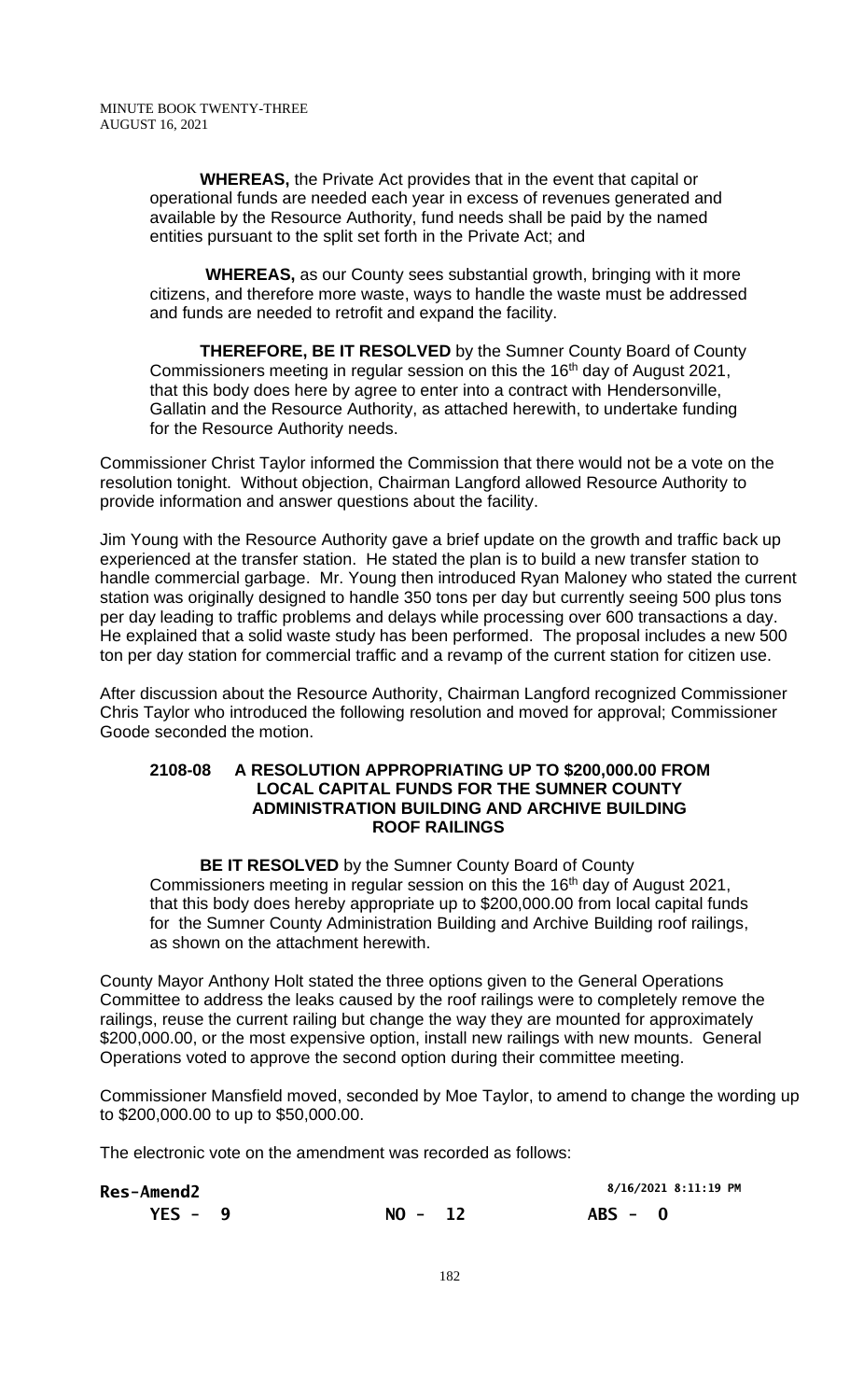|                  |       | Voting Results (Yes-Y; No-N; Abstain-A; Not Voting-NV; Not Present-NP) |       |        |            |        |
|------------------|-------|------------------------------------------------------------------------|-------|--------|------------|--------|
| A Driver         | $- N$ | <b>B</b> Geminden                                                      | $- N$ |        | B Ring     | $- N$  |
| <b>B</b> Stewart | $- N$ | C Krueger                                                              |       | $- NP$ | C Taylor   | $- N$  |
| Chr. Langford- N |       | D Dewitt                                                               |       | $- NV$ | D Sullivan | $- NP$ |
| G Rhodes         | $- N$ | J Becker                                                               | – Y   |        | J Foster   | $- N$  |
| J Mansfield      | – Y   | J Nipper                                                               | $- N$ |        | L Hinton   | $- N$  |
| L Schell         | $- N$ | L Tinsley                                                              | – Y   |        | M Guthrie  | $- Y$  |
| M Hyde           | – Y   | M Taylor                                                               | – Y   |        | P Goode    | $- N$  |
| S Graves         | $- Y$ | S Tucker                                                               | $- Y$ |        | T Wright   | $- Y$  |
|                  |       |                                                                        |       |        |            |        |

Chairman Langford declared the amendment failed to carry.

Commissioner Moe Taylor moved, seconded by Commissioner Mansfield, to defer to Budget Committee.

Commissioner Schell stated this passed General Operations unanimously as the railings keep with the character of the area.

After discussion, Commissioner Hinton, seconded by Commissioner Foster, to call for question on the motion for defer.

The electronic vote on call for question was recorded in the following manner:

| <b>Res-Question1</b> |                                                                        | 8/16/2021 8:17:57 PM |
|----------------------|------------------------------------------------------------------------|----------------------|
| <b>YES - 17</b>      | $NO -$<br>- 5                                                          | $ABS - 0$            |
|                      | Voting Results (Yes-Y; No-N; Abstain-A; Not Voting-NV; Not Present-NP) |                      |
| A Driver             | B Geminden                                                             | B Ring               |
| $- Y$                | – Y                                                                    | – Y                  |
| $- Y$                | - NP                                                                   | $- Y$                |
| B Stewart            | C Krueger                                                              | C Taylor             |
| Chr. Langford- Y     | $- Y$<br>D Dewitt                                                      | D Sullivan<br>$- NP$ |
| G Rhodes             | J Becker                                                               | $- Y$                |
| – Y                  | $- N$                                                                  | J Foster             |
| J Mansfield          | J Nipper                                                               | L Hinton             |
| $- N$                | – Y                                                                    | – Y                  |
| L Schell             | L Tinsley                                                              | $- Y$                |
| – Y                  | $- Y$                                                                  | M Guthrie            |
| M Hyde               | M Taylor                                                               | $- Y$                |
| $- N$                | $- N$                                                                  | P Goode              |
| S Graves             | S Tucker                                                               | T Wright             |
| $- N$                | $- Y$                                                                  | - Y                  |

Chairman Langford declared call for question approved by the body.

The electronic vote to defer was recorded in the following manner:

| <b>Res-Deferl</b> |           | 8/16/2021 8:18:33 PM |
|-------------------|-----------|----------------------|
| YES - $7$         | $NO - 15$ | $ABS - 0$            |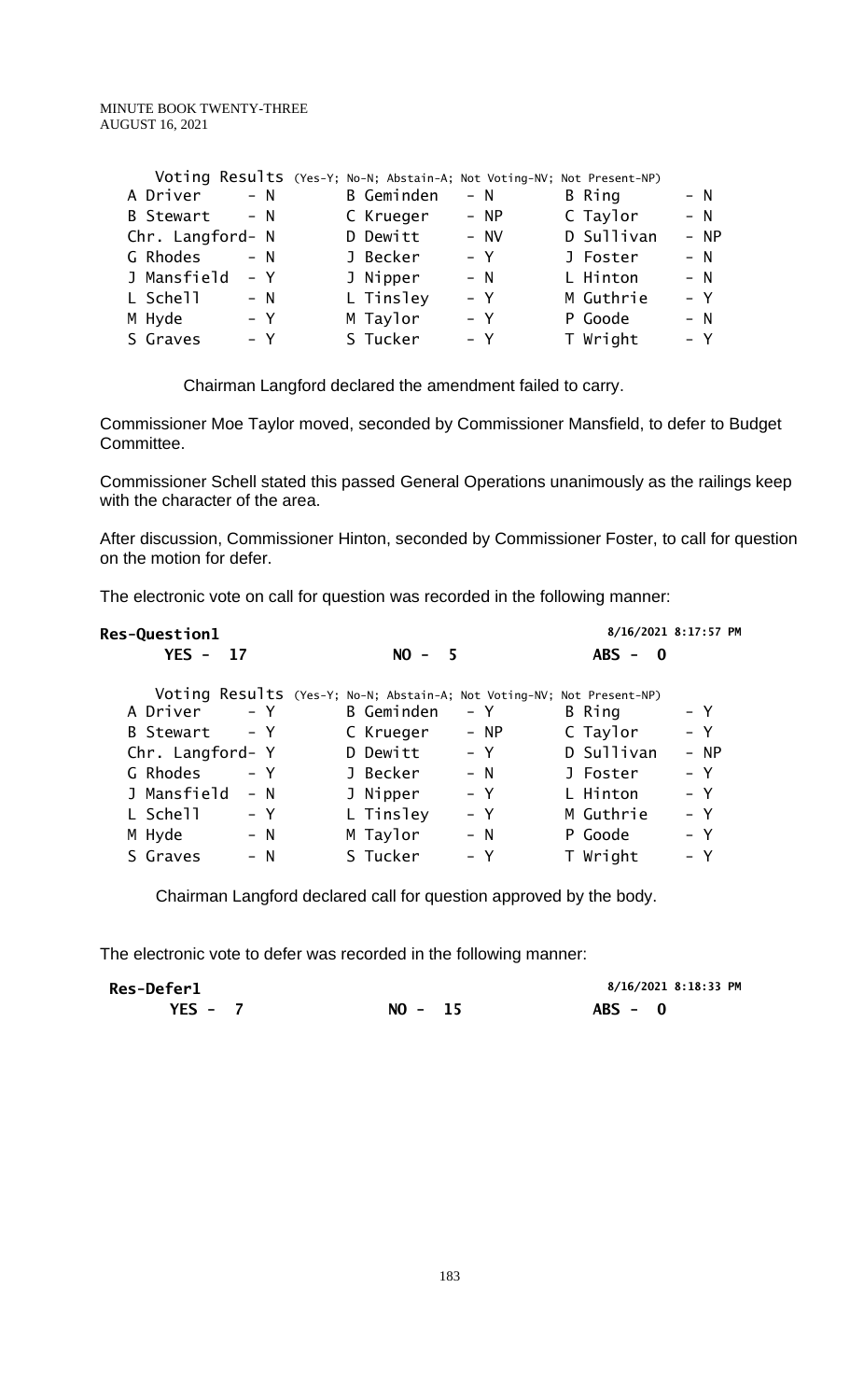|                  |       | Voting Results (Yes-Y; No-N; Abstain-A; Not Voting-NV; Not Present-NP) |       |      |            |        |
|------------------|-------|------------------------------------------------------------------------|-------|------|------------|--------|
| A Driver         | $- N$ | <b>B</b> Geminden                                                      | $- N$ |      | B Ring     | $- N$  |
| <b>B</b> Stewart | $- N$ | C Krueger                                                              |       | - NP | C Taylor   | $- N$  |
| Chr. Langford- N |       | D Dewitt                                                               |       | – Y  | D Sullivan | $- NP$ |
| G Rhodes         | $- N$ | J Becker                                                               | – Y   |      | J Foster   | $- N$  |
| J Mansfield      | – Y   | J Nipper                                                               | $- N$ |      | L Hinton   | $- N$  |
| L Schell         | $- N$ | L Tinsley                                                              | $- N$ |      | M Guthrie  | $- N$  |
| M Hyde           | – Y   | M Taylor                                                               | $- Y$ |      | P Goode    | $- N$  |
| S Graves         | $- Y$ | S Tucker                                                               | – N   |      | T Wright   | $- Y$  |
|                  |       |                                                                        |       |      |            |        |

Chairman Langford declared the motion to defer failed to carry.

After further discussion, the electronic vote on Resolution 2108-08 was recorded as follows:

|                      |           |                                                                                                         |                                     | 8/16/2021 8:20:50 PM                                                   |
|----------------------|-----------|---------------------------------------------------------------------------------------------------------|-------------------------------------|------------------------------------------------------------------------|
|                      | $NO -$    |                                                                                                         | $ABS -$<br>$\overline{\phantom{a}}$ |                                                                        |
|                      |           |                                                                                                         |                                     |                                                                        |
| $- N$                |           | – Y                                                                                                     | B Ring                              | – Y                                                                    |
| $- N$                |           | - NP                                                                                                    | C Taylor                            | $- N$                                                                  |
| Chr. Langford- Y     |           | – A                                                                                                     | D Sullivan                          | - NP                                                                   |
| – A                  |           | $- N$                                                                                                   | J Foster                            | – Y                                                                    |
| J Mansfield<br>$- N$ |           | $- N$                                                                                                   | L Hinton                            | – Y                                                                    |
| – Y                  |           | – N                                                                                                     | M Guthrie                           | $- N$                                                                  |
| – N                  |           | – N                                                                                                     | P Goode                             | – Y                                                                    |
| – N                  |           | – Y                                                                                                     | T Wright                            | – N                                                                    |
|                      | $YES - 8$ | <b>B</b> Geminden<br>C Krueger<br>D Dewitt<br>J Becker<br>J Nipper<br>L Tinsley<br>M Taylor<br>S Tucker | $\overline{12}$                     | Voting Results (Yes-Y; No-N; Abstain-A; Not Voting-NV; Not Present-NP) |

Chairman Langford declared the motion failed to carry.

Commissioner Chris Taylor introduced the following resolution and moved for approval; Commissioner Schell seconded the motion.

### **2108-16 A RESOLUTION TO CARRYOVER FISCAL YEAR 2021 FUNDING TO FISCAL YEAR 2022 FOR VARIOUS PROJECTS**

**BE IT RESOLVED** by the County Board of Commissioners of Sumner County, Tennessee, meeting in regular session on this the 16<sup>th</sup> day of August 2021, that this body hereby adjusts to carryover fiscal year 2021 funding to fiscal year 2022 for various projects, as shown on the attachment herewith.

Chairman Langford declared resolution 2108-16 approved (20-2-0) by voice vote of the body. Commissioners Moe Taylor and Mansfield voted against.

**\_\_\_\_\_\_\_\_\_\_\_\_\_\_\_\_\_\_\_\_\_\_\_\_\_\_\_\_\_\_\_\_\_\_\_\_\_\_\_\_\_\_\_\_\_\_\_\_\_\_\_\_\_\_\_\_\_\_\_\_\_\_\_\_\_\_\_\_\_**